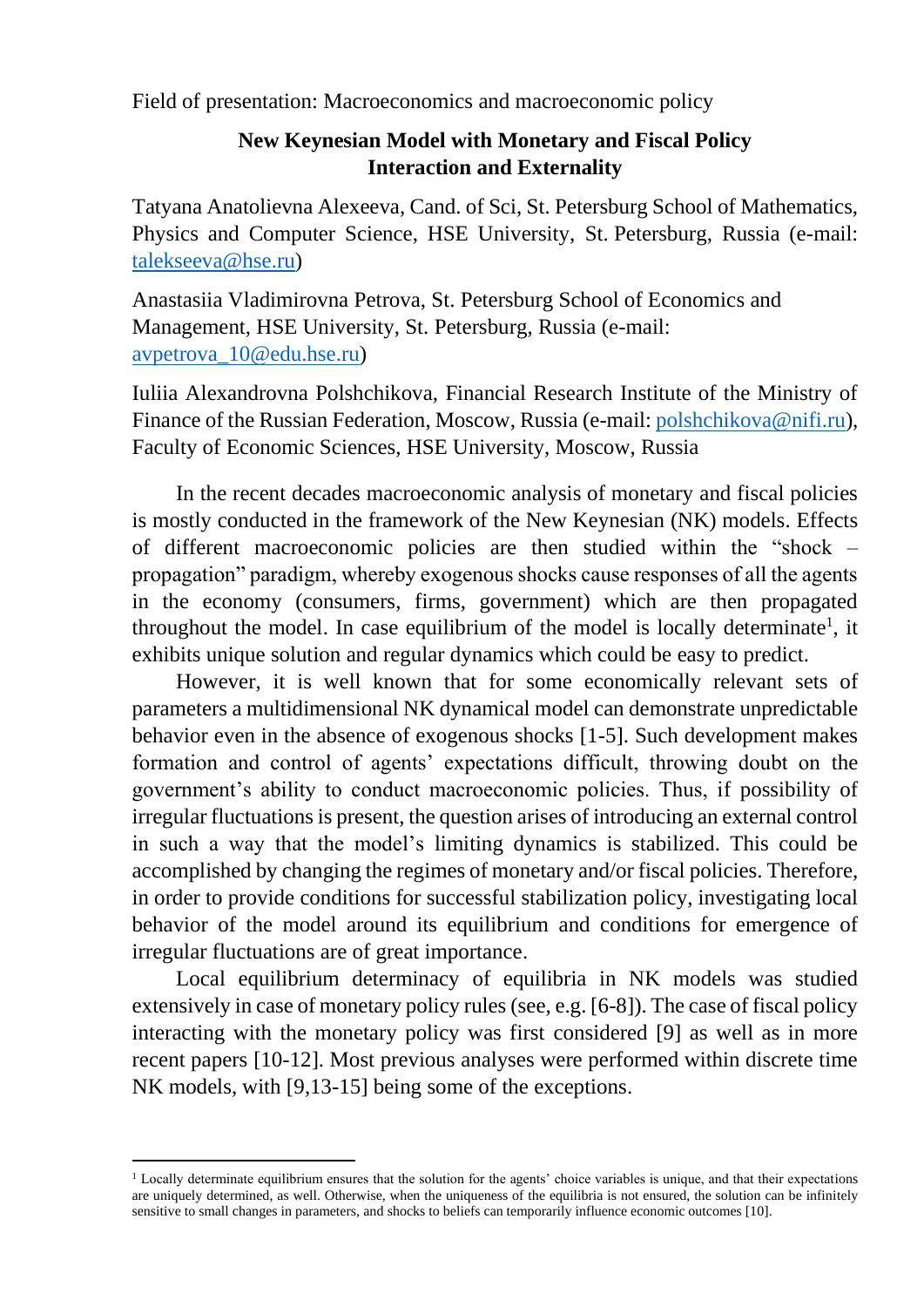We study New Keynesian models in continuous-time under different monetary and fiscal policy regimes. We consider 4-dimentional nonlinear NK model that describes dynamic behavior of aggregate consumption, government bonds, inflation and capital. We also allow for presence of externality in the production technology. We consider two regimes of monetary and fiscal policies (passive and active)<sup>2</sup> according to [9], and investigate their effects on local equilibrium determinacy.

We show that different combinations of regimes of monetary and fiscal policies in 4-dimensional NK model can lead to local equilibrium indeterminacy. The feedback coefficients of Taylor-type rules of monetary and fiscal policy as well as the degree of externality in production could be considered as bifurcation parameters. Crossing bifurcation boundaries changes the model dynamics. Our main result demonstrates that different combinations of policies' regimes do influence local equilibrium determinacy and could cause the system dynamics becoming unpredictable, making conduct of monetary and fiscal policies hard if not impossible.

In addition to determinate and indeterminate equilibria, a larger set of equilibria including those in which endogenous variables remain bounded but are never expected to return to the steady state, such as limit cycles, might appear, leading to global indeterminacy. Are business cycle fluctuations a response to a persistent exogenous shock or do they reflect a strong endogenous mechanism which produces recurrent boom-bust phenomena [16]? Combination of analytical and numerical methods of mathematical control theory and macroeconomic analysis to examine the notion of stochastic limit cycles can clarify this matter during the next few years.

## **REFERENCES**

[1] Barnett, W.A. and Eryilmaz, U. (2016). An analytical and numerical search for bifurcations in open economy New Keynesian models. *Macroeconomic Dynamics*, 20, 482–503.

[2] Barnett, W. and Hu, J. (2021). Capital Control, Exchange Rate Regime, and Monetary Policy: Indeterminacy and Bifurcation, chapter In *Dynamic Analysis in Complex Economic Environments*, 26, 123–175.

[3] Alexeeva, T.A., Mokaev, T.N., and Polshchikova, I.A. (2020). Dynamics of monetary and fiscal policy in a New Keynesian model in continuous time. *Differential Equations and Control Processes*, 4, 88–114.

[4] Alexeeva T., Barnett, W., Kuznetsov, N., Mokaev T. (2020). Time delay control for stabilization of the Shapovalov mid-size firm model. *IFAC PapersOnLine*, 53 (2), 16971-16976.

[5] Alexeeva, T.A., Kuznetsov N.V., Mokaev, T.N., and Polshchikova, I.A. (2021). Macroeconomic Model with Monetary and Fiscal Policyand Externality: Nonlinear Dynamics, Optimization and Control. *IFAC PapersOnLine*, 54(17), 26–31.

<sup>&</sup>lt;sup>2</sup> Intuitively, passive monetary policy regime does not respond to inflation strongly enough and could allow deviation of inflation from its target level to persist, with active policy being able to stabilize inflation around the target. For fiscal policy the logic is the opposite: the regime of fiscal policy is called passive when the government stabilizes debt level by generating sufficient tax revenues, while under active fiscal policy the government disregards intertemporal budget constraint and allows the debt to increase, not collecting more taxes in order to finance rising debt.